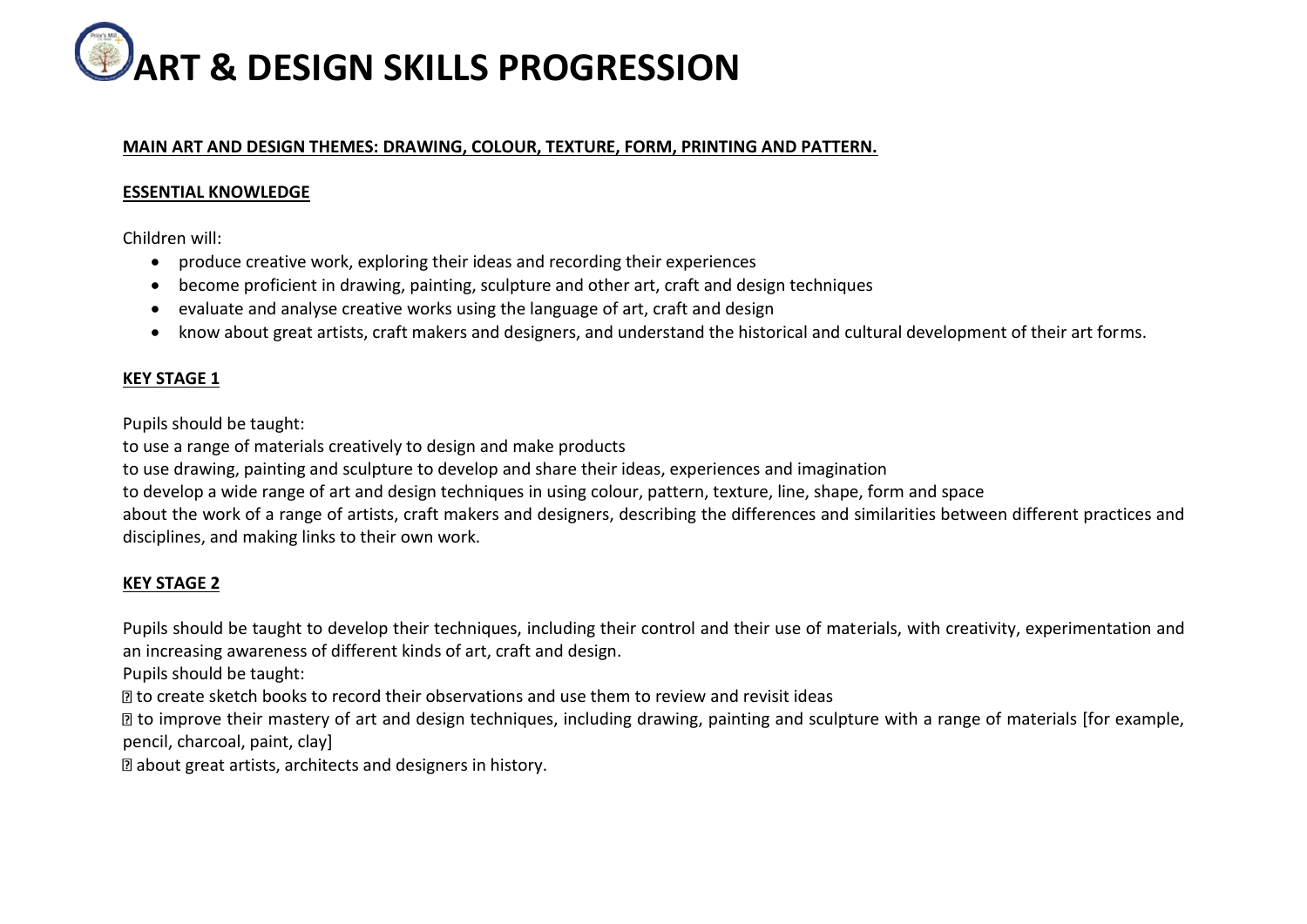| <b>YEAR 1</b>   | <b>BREADTH OF STUDY</b>                                                          | <b>SKILLS</b>                                          |
|-----------------|----------------------------------------------------------------------------------|--------------------------------------------------------|
| <b>Drawing</b>  | To create work using pencil, charcoal, inks, chalk, pastels and ICT software.    | Extend the variety of drawing tools.                   |
|                 | This can include shading, line and tone.                                         | Explore different textures.                            |
|                 |                                                                                  | Observe and draw landscapes.                           |
|                 | I can draw things I have seen or imagined using lines.                           | <b>Observe Patterns</b>                                |
|                 |                                                                                  | Observe anatomy - faces and limbs.                     |
| Colour          | To create work using paint, ink, dye, textiles, pencils, crayon and pastels      | Name all the colours.                                  |
|                 |                                                                                  | Mixing of colours.                                     |
|                 |                                                                                  | Find collections of colour.                            |
|                 |                                                                                  | Applying colour with a range of tools.                 |
| <b>Texture</b>  | To explore a variety of media including textiles, clay, sand, plaster and stone. | Weaving                                                |
|                 |                                                                                  | Collage                                                |
|                 | I can sort, cut and shape fabrics and experiment ways to join them.              | Sort according to specific qualities                   |
|                 | I can cut, glue, and trim materials to create new pictures.                      | How textiles create things                             |
| Form            | To create 3D work using clay, dough, boxes, wire, paper sculpture and mod        | Construct                                              |
|                 | roc.                                                                             | Use materials to make known objects for a purpose      |
|                 |                                                                                  | Carve                                                  |
|                 | I can create sculptures by joining simple objects together.                      | Pinch and roll coins and slabs using a modeling media. |
|                 |                                                                                  | Make simple joins.                                     |
| <b>Printing</b> | To investigate how patterns and images can be created using found                | Create patterns                                        |
|                 | materials, fruit/veg, wood blocks, press print, lino or string.                  | Develop impressed images                               |
|                 |                                                                                  | Relief printing                                        |
|                 | I can try out ways mark-making using different tools.                            |                                                        |
| <b>Pattern</b>  | To create patterns using paint, pencil, textiles, clay and printing.             | Awareness and discussion of patterns                   |
|                 |                                                                                  | Repeating patterns                                     |
|                 | I can make marks in print using different objects and basic tools and use        | Symmetry                                               |
|                 | them to make repeating patterns.                                                 |                                                        |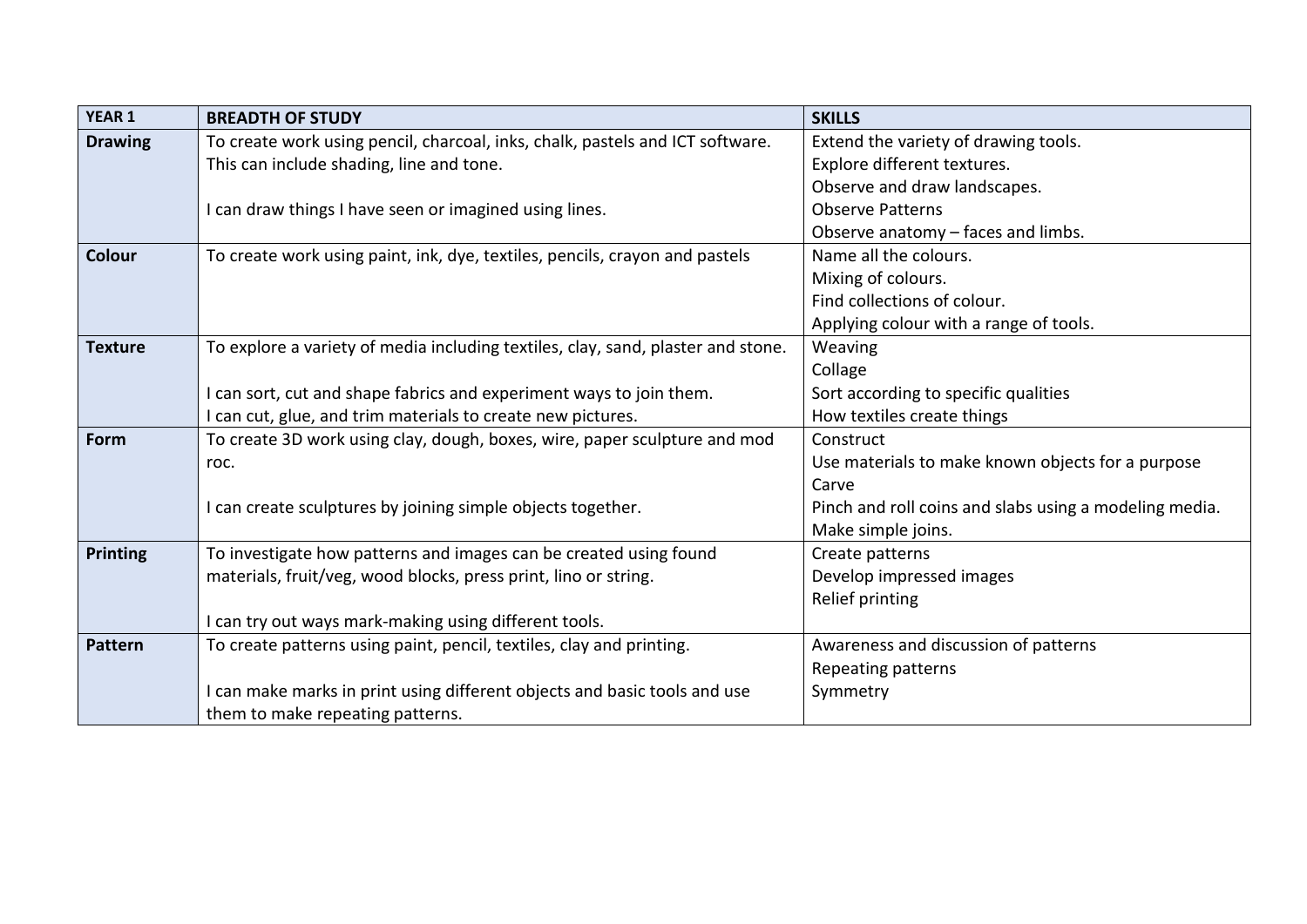| YEAR 2          | <b>BREADTH OF STUDY</b>                                                          | <b>SKILLS</b>                                                 |
|-----------------|----------------------------------------------------------------------------------|---------------------------------------------------------------|
| <b>Drawing</b>  | To create work using pencil, charcoal, inks, chalk, pastels and ICT software.    | Experiment with tools and surfaces                            |
|                 | This can include shading, line and tone.                                         | Draw a way of recording experiences and feelings              |
|                 | I can paint and make things I have seen, remembered or imagined.                 | Discuss use of shadows, use of light and dark                 |
|                 | I can try out making different tones using pencils, chalk or charcoal.           | Sketch to make quick records                                  |
| <b>Colour</b>   | To create work using paint, ink, dye, textiles, pencils, crayon and pastels      | Begin to describe colours by objects                          |
|                 |                                                                                  | Make as many tones of one colour as possible (using<br>white) |
|                 |                                                                                  | Darken colours without using black                            |
|                 |                                                                                  | Using colour on a large scale                                 |
| <b>Texture</b>  | To explore a variety of media including textiles, clay, sand, plaster and stone. | Overlapping and overlaying to create effects                  |
|                 | can experiment with basic tools on rigid and flexible materials.                 | Use large eyed needles - running stitches                     |
|                 | I can make collages by folding, crumpling and tearing materials.                 | Simple appliqué work                                          |
|                 | I can develop techniques to join fabrics apply decorations such as a running     | Start to explore other simple stitches                        |
|                 | or over stitch.                                                                  | Collage                                                       |
| Form            | To create 3D work using clay, dough, boxes, wire, paper sculpture and mod        | Awareness of natural and man-made forms                       |
|                 | roc.                                                                             | Expression of personal experiences and ideas                  |
|                 |                                                                                  | To shape and form from direct observation (malleable          |
|                 |                                                                                  | and rigid materials)                                          |
|                 |                                                                                  | Decorative techniques                                         |
|                 |                                                                                  | Replicate patterns and textures in a 3-D form                 |
|                 |                                                                                  | Work and that of other sculptors                              |
| <b>Printing</b> | To investigate how patterns and images can be created using found                | Print with a growing range of objects                         |
|                 | materials, fruit/veg, wood blocks, press print, lino or string.                  | Identify the different forms printing takes                   |
|                 |                                                                                  |                                                               |
|                 | I can use different techniques like carbon printing, relief, press and fabric    |                                                               |
|                 | printing and rubbings.                                                           |                                                               |
| <b>Pattern</b>  | To create patterns using paint, pencil, textiles, clay and printing.             | Experiment by arranging, folding, repeating,                  |
|                 |                                                                                  | overlapping, regular and irregular patterning                 |
|                 |                                                                                  | Natural and manmade patterns                                  |
|                 |                                                                                  | Discuss regular and irregular                                 |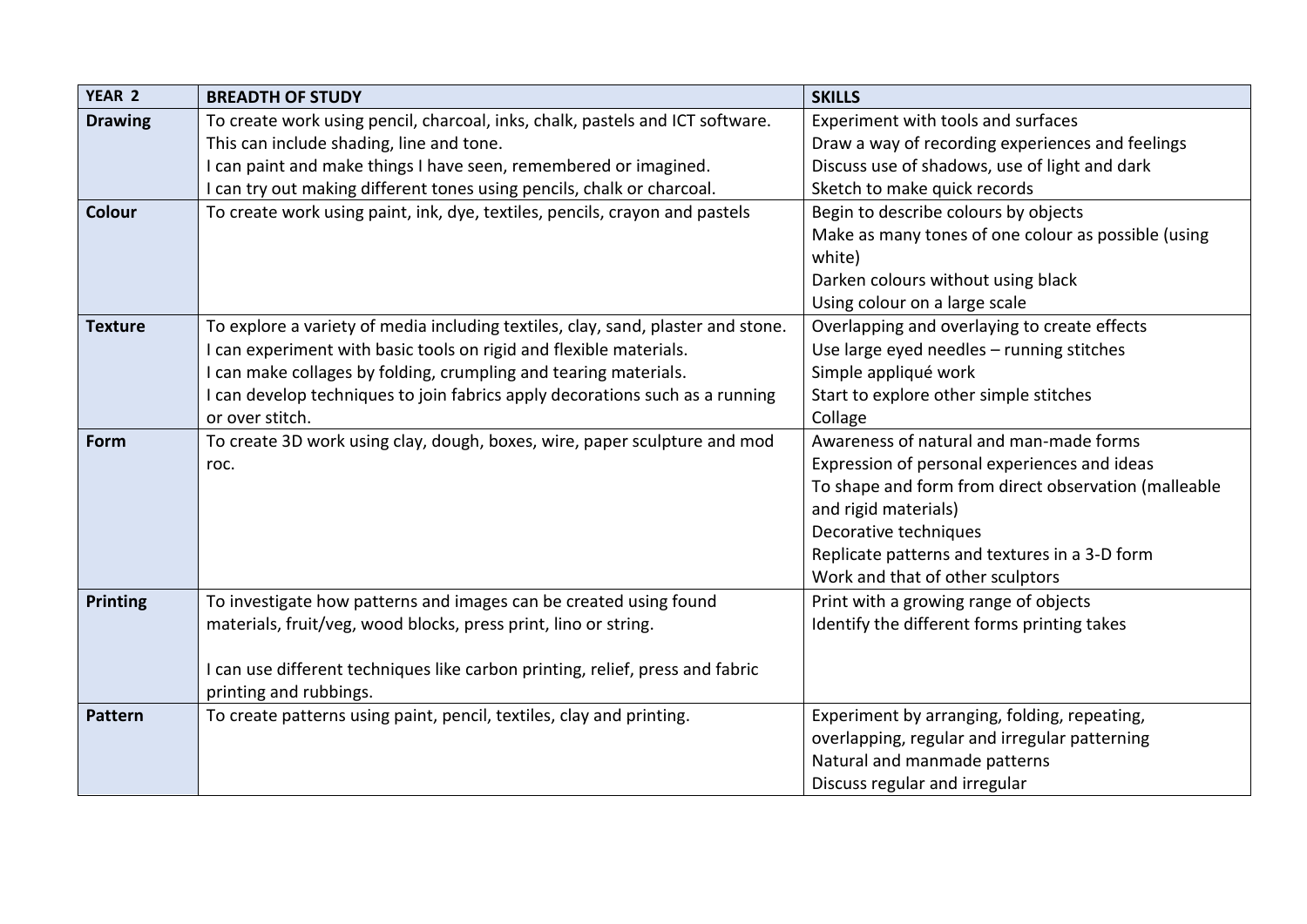| <b>YEAR 3</b>  | <b>BREADTH OF STUDY</b>                                                              | <b>SKILLS</b>                                                 |
|----------------|--------------------------------------------------------------------------------------|---------------------------------------------------------------|
| <b>Drawing</b> | To create work using pencil, charcoal, inks, chalk, pastels and ICT software.        | Experiment with the potential of various pencils              |
|                | This can include shading, line and tone.                                             | Close observation                                             |
|                |                                                                                      | Draw both the positive and negative shapes                    |
|                | I can use shading, using different media.                                            | Initial sketches as a preparation for painting                |
|                |                                                                                      | Accurate drawings of people - particularly faces              |
| <b>Colour</b>  | To create work using paint, ink, dye, textiles, pencils, crayon and pastels.         | Colour mixing                                                 |
|                |                                                                                      | Make colour wheels                                            |
|                | I can talk about and identify complementary colours, colour as tone, warm and cold   | Introduce different types of brushes                          |
|                | colours.                                                                             | Techniques- apply colour using dotting, scratching, splashing |
| <b>Texture</b> | To explore a variety of media including textiles, clay, sand, plaster and stone.     | Use smaller eyed needles and finer threads                    |
|                |                                                                                      | Weaving                                                       |
|                | I can add detail to my work using different types of stitch, including cross-stitch. | Tie dying, batik                                              |
| Form           | To create 3D work using clay, dough, boxes, wire, paper sculpture and mod roc.       | Shape, form, model and construct (malleable and rigid         |
|                |                                                                                      | materials)                                                    |
|                | I can compare and recreate form of natural and manmade objects.                      | Plan and develop                                              |
|                |                                                                                      | Understanding of different adhesives and methods of           |
|                |                                                                                      | construction                                                  |
|                |                                                                                      | Aesthetics                                                    |
| Printing       | To investigate how patterns and images can be created using found materials,         | Relief and impressed printing                                 |
|                | fruit/veg, wood blocks, press print, lino or string.                                 | Recording textures/patterns                                   |
|                |                                                                                      | Monoprinting                                                  |
|                | I can create printing blocks using relief of impressed techniques.                   | Colour mixing through overlapping colour prints               |
| <b>Pattern</b> | To create patterns using paint, pencil, textiles, clay and printing.                 | Pattern in the environment                                    |
|                |                                                                                      | Design                                                        |
|                | I can create a collage using overlapping and layering.                               | Using ICT                                                     |
|                |                                                                                      | Make patterns on a range of surfaces                          |
|                |                                                                                      | Symmetry                                                      |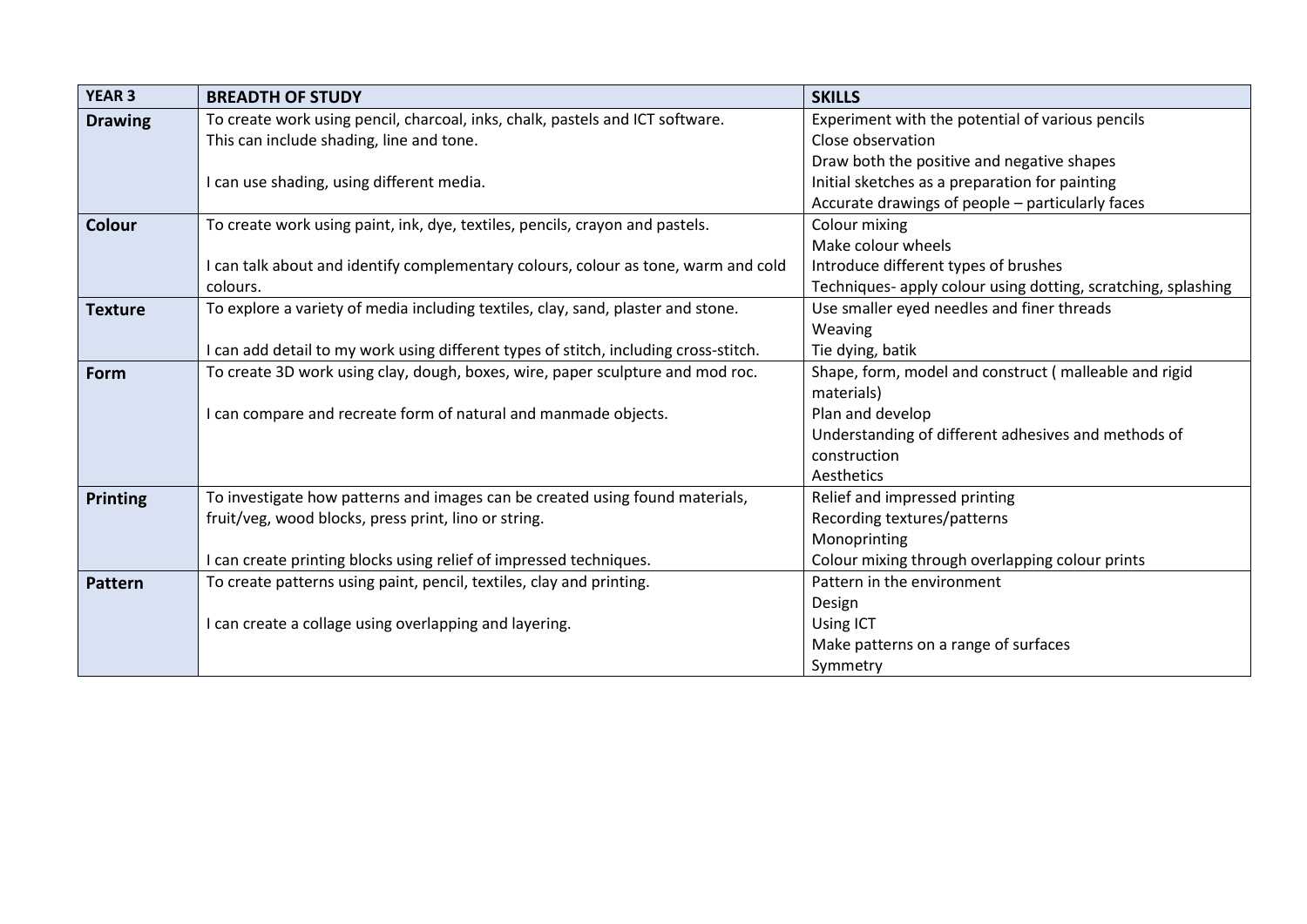| <b>YEAR 4</b>   | <b>BREADTH OF STUDY</b>                                                           | <b>SKILLS</b>                                              |
|-----------------|-----------------------------------------------------------------------------------|------------------------------------------------------------|
| <b>Drawing</b>  | To create work using pencil, charcoal, inks, chalk, pastels and ICT software.     | Identify and draw the effect of light                      |
|                 | This can include shading, line and tone.                                          | Scale and proportion                                       |
|                 |                                                                                   | Accurate drawings of whole people including proportion and |
|                 | I can draw familiar objects with correct proportions.                             | placement                                                  |
|                 |                                                                                   | Work on a variety of scales                                |
|                 |                                                                                   | Computer generated drawings                                |
| Colour          | To create work using paint, ink, dye, textiles, pencils, crayon and pastels.      | Colour mixing and matching; tint, tone, shade              |
|                 |                                                                                   | Observe colours                                            |
|                 | I can experiment with creating mood, feeling, movement and areas of interest by   | Suitable equipment for the task                            |
|                 | choosing the right materials and using techniques I have learnt.                  | Colour to reflect mood                                     |
| <b>Texture</b>  | To explore a variety of media including textiles, clay, sand, plaster and stone.  | Use a wider variety of stitches                            |
|                 |                                                                                   | Observation and design of textural art                     |
|                 | I can create different effects by using a variety of tools and techniques such as | Experimenting with creating mood, feeling, movement-       |
|                 | bleeds, washes, scratches and splashes.                                           | Compare different fabrics                                  |
| Form            | To create 3D work using clay, dough, boxes, wire, paper sculpture and mod roc.    | Plan and develop                                           |
|                 |                                                                                   | Experience surface patterns / textures                     |
|                 | I can use different techniques e.g. marbling, silkscreen and coldwater paste.     | Discuss own work and work of other sculptors               |
|                 |                                                                                   | Analyse and interpret natural and manmade forms of         |
|                 |                                                                                   | construction                                               |
| <b>Printing</b> | To investigate how patterns and images can be created using found materials,      | Use sketchbook for recording textures/patterns             |
|                 | fruit/veg, wood blocks, press print, lino or string.                              | Interpret environmental and manmade patterns               |
|                 |                                                                                   | Modify and adapt print                                     |
|                 | I can print on fabrics using tie-dyes or batik.                                   |                                                            |
| <b>Pattern</b>  | To create patterns using paint, pencil, textiles, clay and printing.              | Explore environmental and manmade patterns                 |
|                 |                                                                                   | Tessellation                                               |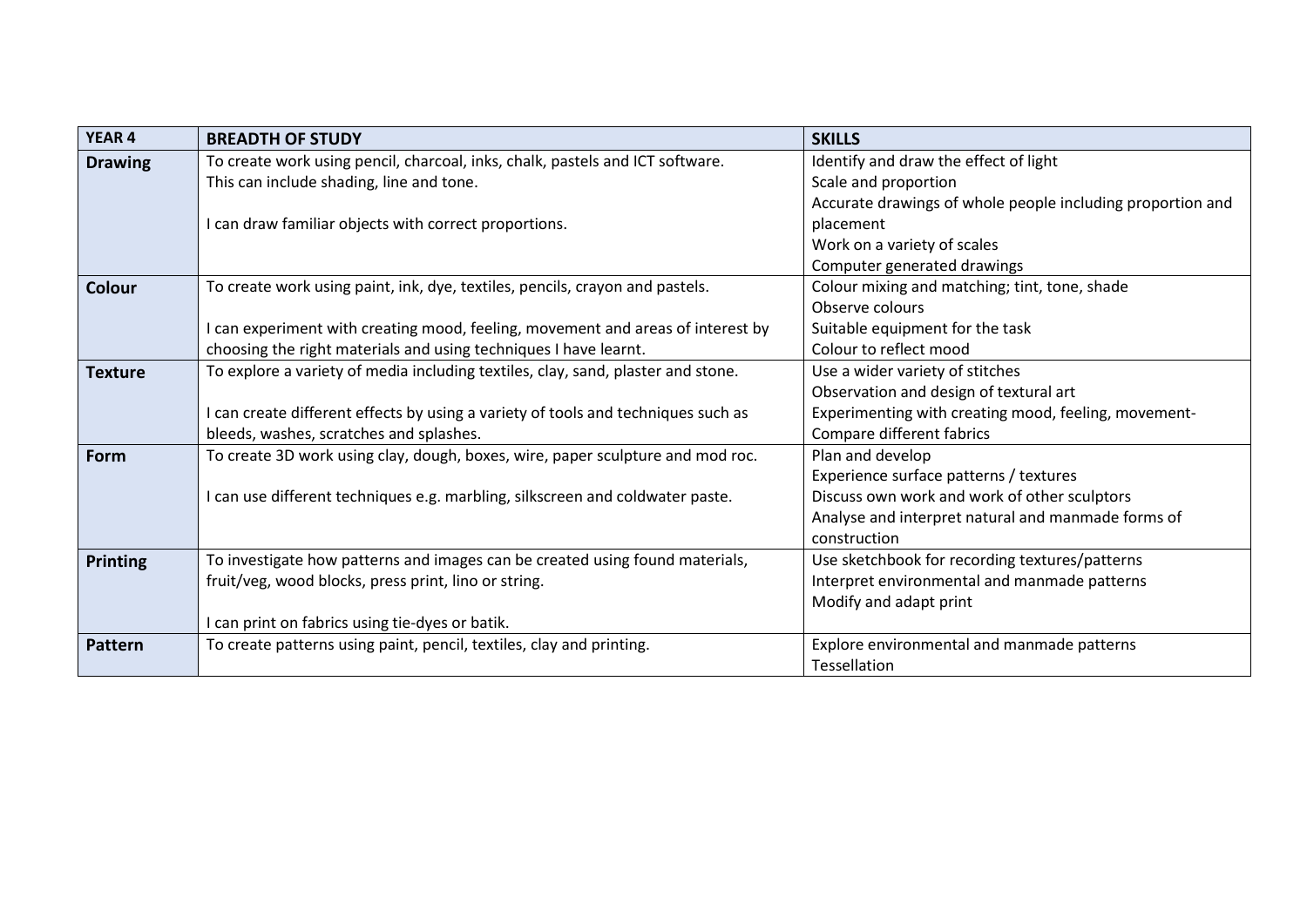| <b>YEAR 5</b>  | <b>BREADTH OF STUDY</b>                                                              | <b>SKILLS</b>                                                   |
|----------------|--------------------------------------------------------------------------------------|-----------------------------------------------------------------|
| <b>Drawing</b> | To create work using pencil, charcoal, inks, chalk, pastels and ICT software.        | Effect of light on objects and people from different directions |
|                | This can include shading, line and tone.                                             | Interpret the texture of a surface                              |
|                |                                                                                      | Produce increasingly accurate drawings of people                |
|                | I can use line, tone and shading to represent things seen, remembered or imagined    | Concept of perspective                                          |
|                | in three dimensions.                                                                 |                                                                 |
| <b>Colour</b>  | To create work using paint, ink, dye, textiles, pencils, crayon and pastels.         | Hue, tint, tone, shades and mood                                |
|                |                                                                                      | Explore the use of texture in colour                            |
|                | I can mix colours to express mood, divide foreground from background or              | Colour for purposes                                             |
|                | demonstrate tones.                                                                   |                                                                 |
| <b>Texture</b> | To explore a variety of media including textiles, clay, sand, plaster and stone.     | Use stories, music, poems as stimuli                            |
|                |                                                                                      | Select and use materials                                        |
|                | I can add collage to a background that I have already painted, drawn or printed.     | Embellish work                                                  |
|                | I can experiment with using layers and overlays to create new colours/textures.      | Fabric making                                                   |
|                |                                                                                      | Artists using textiles                                          |
| Form           | To create 3D work using clay, dough, boxes, wire, paper sculpture and mod roc.       | Plan and develop ideas                                          |
|                |                                                                                      | Shape, form, model and join                                     |
|                | I can use a variety of techniques when I use clay, including slabs, coils and slips. | Observation or imagination                                      |
|                |                                                                                      | Properties of media                                             |
|                |                                                                                      | Discuss and evaluate own work and that of other sculptors       |
| Printing       | To investigate how patterns and images can be created using found materials,         | Combining prints                                                |
|                | fruit/veg, wood blocks, press print, lino or string.                                 | Design prints                                                   |
|                |                                                                                      | Make connections                                                |
|                |                                                                                      | Discuss and evaluate own work and that of others                |
| <b>Pattern</b> | To create patterns using paint, pencil, textiles, clay and printing.                 | Create own abstract pattern to reflect personal experiences     |
|                |                                                                                      | and expression                                                  |
|                |                                                                                      | Create pattern for purposes                                     |